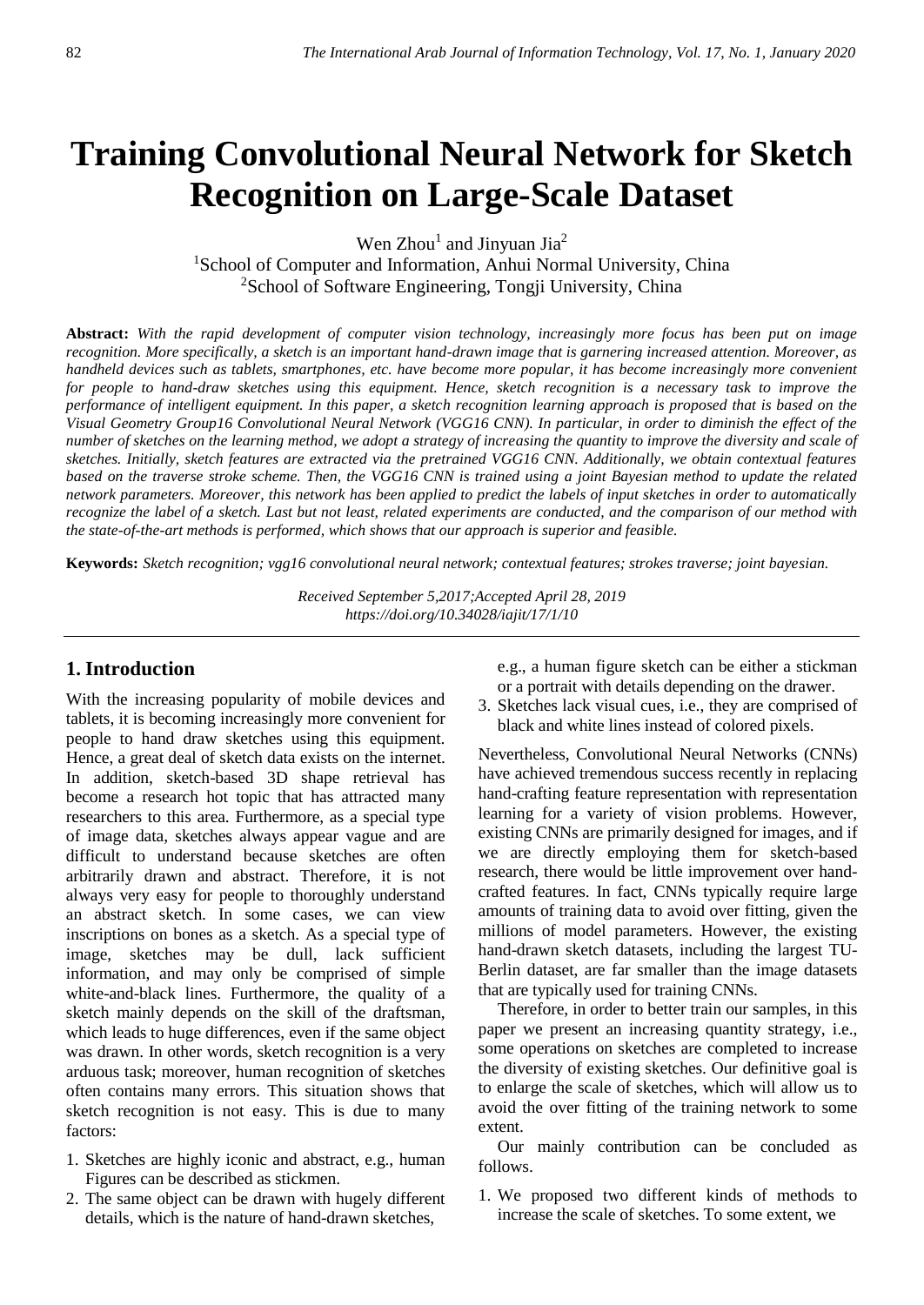can better train our network.

- 2. We presented a contextual feature that is extracted via traversing strokes, which is helpful in training our network. In particular, it can achieve the goal of multi-feature learning.
- 3. We utilized a joint Bayesian metric to measure the similarity and update the parameters of the network. In the testing stage, it can improve the accuracy of the predicted result.

The remainder of this paper is organized as follows, in the section 2, the related works will be presented, in the section 3, the overview of proposed framework is presented, the detail of our proposed method will be shown in section 4. In the section 5, we perform related experiments to validate our methods, besides, the comparison between ours and the-state-of-the-arts approaches also is conducted in this section. Finally, in the section 6, the conclusion is drawn and the future works also is proposed.

# **2. Related Works**

# **2.1. Sketch Recognition**

Lu *et al*. [10] Jabal *et al*. [6] and Zitnick *et al*. [21] performed deeply research workson sketch recognition with professional CAD or artistic drawings as input. Recently, Eitz *et al*. [4] proposed a new framework to learning sketch recognition. Besides, an open source sketch dataset is released to help others to training own samples. Sequentially, Schneider *et al.* [15] adopt Support Vector machine as the classifier and differ only in what hand-drawn features borrowed from images are used as representation. Yi *et al*. [18] illustrated that fusing different local features using multiple kernel learning helps to improve the performance of sketch recognition. They also examined the performance of many features individually such as, Speeded Up Robust Features (SURF) [1], and found the fact that Histogram of Oriented Gradients (HOG) features generally are believed as the best feature descriptor for the sketch. On the other hand, CNN had recently achieved impressive performance for many recognition tasks across many different disciplines. In particular, Convolutional Neural Network (CNN) have dominated top benchmark results on visual recognition challenges. An important advantage of CNN, compared with conventional classifier such as SVMs, lies with the closely coupled nature of presentation learning and classification, which makes the learned feature representation maximally discriminative. Hence, Simonyan and Zisserman [16] proposed a deeper network with smaller filters are preferable for images recognition. Despite these advances, most existing image recognition CNNs are optimized for images, not for sketch. Ultimately make them conduct sub-optimally on sketches. However, Yu *et al*. [19, 20]

propose new methods using CNNs to obtain better recognition performance, even beats the human. It makes a huge breakthrough for sketch recognition. Wang *et al*. [17] design a framework for cross-domain matching, it uses a variant of Siamese network where the shape view images branch and sketch branch have the same architecture without any special treatment of the unique sketch.

In this paper, we show that directly using successful sketch-oriented CNNs to sketches leads to little improvement over hand-drawn feature-based methods. Our changes mainly are not only depending on geometry feature extracted from sketches, but also relying on the contextual information in each sketch. Although the training time will become more longer, the result also obtain advancement. Besides, multifeatures fusion approaches have been adopted to solve the problem of computer vision, such as face recognition [14].

# **2.2. Sketch Datasets**

To explore how human draw sketches and human sketch recognition, Eitz *et al*. [4] collected humandrawn sketches and named it as TU-Berlin sketch dataset, which is the largest and now the most commonly used human sketch dataset. It contains 250 categories with 80 sketches per category. It was collected on Amazon Mechanical Turk from 1,350 participants, thus providing a diversity of both categories and sketching styles within each category. It is exhaustive in terms of the number of object categories. More specially, it avoids the bias issue since they collect the same number of sketches for every class and the number of sketches for one class is also adequate for a large-scale retrieval benchmark.

Besides, Li *et al*. [7] aim to building the sketchbased 3D model retrieval benchmark, the SHREC12STB datasets are presented, it is based on Princeton Shape Benchmark (PSB) datasets, which has found 1258 relevant models for 90 of the total 250 classes from the PSB benchmark.

# **2.3. Deep Learning**

CNNs trained on the large datasets such as Image Net have been shown to learn general purpose image descriptors for a number of vision tasks such as object detection, scene recognition, texture recognition and fine-grained classification. Donahue *et al*. [3] proposed a very deeper CNN to learn the feature, and then to classify the data. This method gains a very good classification result and the related network structure is used many other's researcher. Besides, Girshick *et al*. [5] also use CNN to perform object detection and acquire very good result.

Razavian *et al*. [13] extract the relative features to conduct object recognition, the result shows that the approach of using CNNs is obviously superior to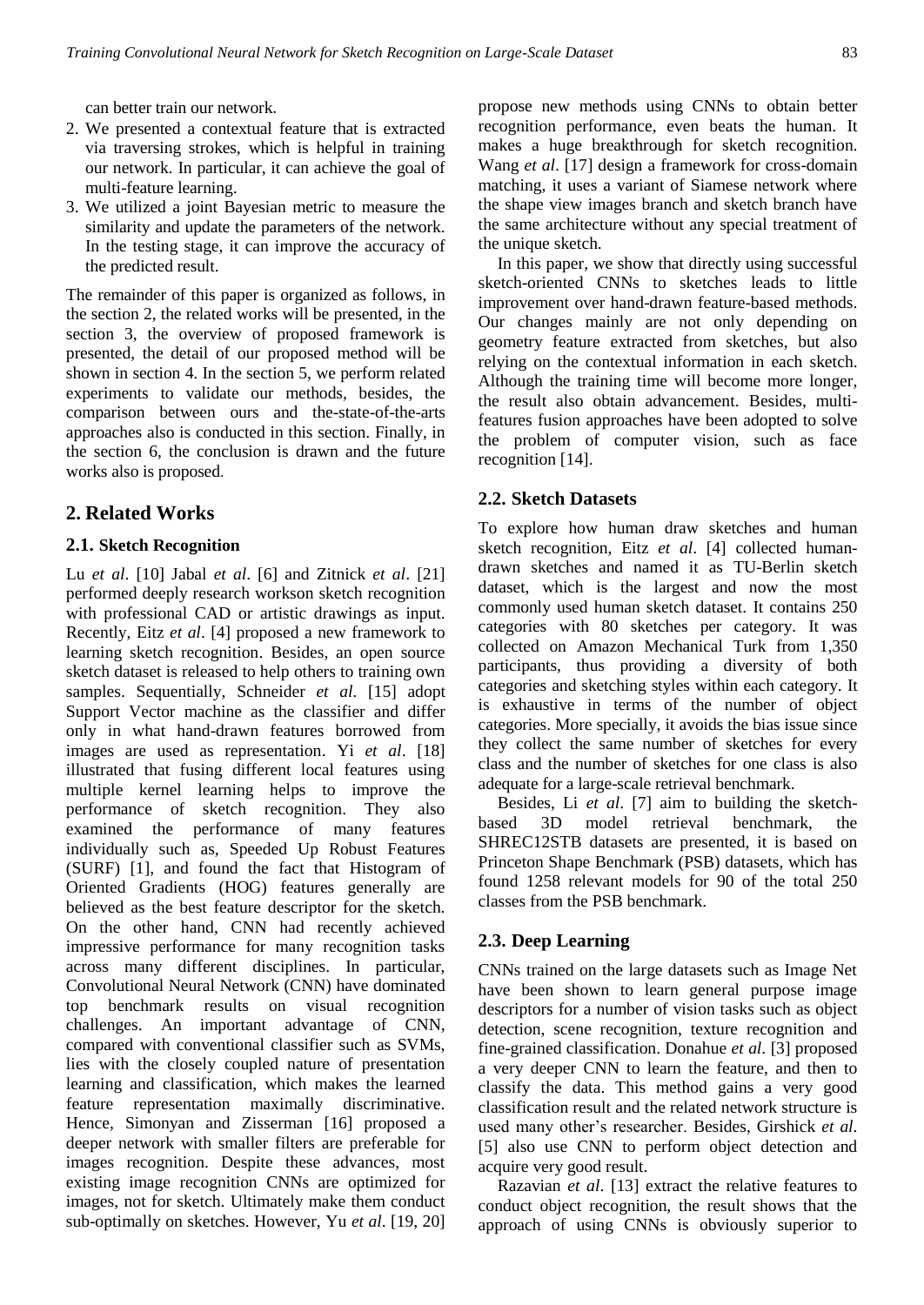others. Visual Geometry Group (VGG) 16 CNN [16] had been widely used to conduct classification task in many different domain, in this paper, this learning model is used to obtain related sketch features, in this way, we can collect correct representation for sketch.

## **3. The Overview of Proposed Approach**

In this section, we present our proposed approach. Our method can mainly be divided into two parts. One is the feature extraction pipeline based on the pretrained CNN. To increase the scale of samples, we adopt two different methods, including sketch deformation and stroke removal. The other part is the extraction of the contextual features. According to the key point of sketch strokes, we build a graph structure and then traverse it according to the fixed number of steps. Traversing the length of the fixed number of relationships is used as a contextual feature. Finally, the joint Bayesian model is used to assess the relationship of multiple features. In fact, the joint Bayesian metric was proposed by Chen *et al*. [2] to validate the similarity in facial recognition. In this paper, we also adopt this method to measure the relation between many different feature vectors. The overview of our proposed approach is shown in Figure 1*.*



Figure 1. The overview of our proposed methods.

## **4. The Description of Proposed Framework**

#### **4.1. Exploring Stroke Order**

Our aim is to increase the scale of sketches by removing unimportant strokes. More specially, this method is precisely the clever use of people to draw sketches of habits. People always draw long strokes and draw short strokes [4] In a certain sense, you can calculate the length of the strokes to determine the order of sketches. In general, a sketch is an ordered list of strokes, some of which convey broad aspects of the sketch, and others convey fine details. In order to obtain the strokes of sketch.

Recently Ma *et al*. [11] and Liang *et al*. [8] proposed key point-based approaches, respectively, such as, Difference of Gaussian (DoG) [9], Hessian operator [18] and Harris-Laplace detector [12] are fit for line drawing feature extraction. Harris corner detector is employed to obtain strokes. Given a sketch $s_x$ , we compute the Harris key points of it at first. A set of stroke  $S_x$  s are built as shown in Figure 2.



Figure 2. The process of a set of strokes are built.

In order to obtain the strokes of a sketches, we uniformly sampling N points (points set P) in unregular curves of a sketch. The angular of every two sampling points is computed, we assume  $\forall p_i \in P, p_i \in P$ , their corner cuts can be denoted as the term  $\theta_i$ ,  $\theta_j$  respectively. Two connecting lines can be obtained between  $\theta_i$ ,  $\theta_j$  and the center point of a sketch, then, the included angle  $\theta_{ij}$  of two connecting lines can be easily acquired. We can ceaselessly merge these sampling points until they meet following Equation (1).

$$
\phi(\theta_i, \theta_j) = \cos(\theta_i - \theta_{ij})\cos(\theta_j - \theta_{ij}) < \varepsilon \tag{1}
$$

In Equation  $(1)$ , the threshold  $\epsilon$  is an experiments value, in this paper, we set  $\varepsilon = 0.5$ . Finally, we can obtain strokes set  $S_x$  of a sketch after these sampling points.

In detail, given a sketch consisting of a set of *N* order strokes  $S_x = \{i \in N | s_i\}$ , the order of the stroke and its length are used together to compute the probability of removing the *i*<sup>th</sup> strokes as Equation (2):

$$
Pr(s_i) = \frac{e^{\alpha \cdot count(h_i) - \beta \cdot l_{h_i}}}{\sum_i e^{\alpha \cdot count(h_i) - \beta \cdot l_{h_i}}}
$$
(2)

Here, the term $h_i$  represents the set of Harris key points in the  $i<sup>th</sup>$  strokes, the term count (.) is to compute the number of Harris key points. In addition, the terms  $\alpha$ , β are the experimental value. They mainly assure that the numerator or denominator is meaningful  $(i.e., e^{\alpha * count(h_i) - \beta * l_{h_i}} > 0)$ , in this paper,  $\alpha = 1, \beta =$ 100. Moreover, the term  $l_{h_i}$  is the length of the  $i^{th}$ stroke. Therefore, through Equation (2), we are able to remove strokes with the largest probabilities, resulting in new sketches, which would greatly increase the number of our sketch samples for us to raise more learning samples. The process result will be shown in Figure 3.



Figure 3. The process of new sketch generated by means of removing strokes.

#### **4.2. Sketch Deformation**

Sketch deformation is another important method to increase the number of sketches. The deformation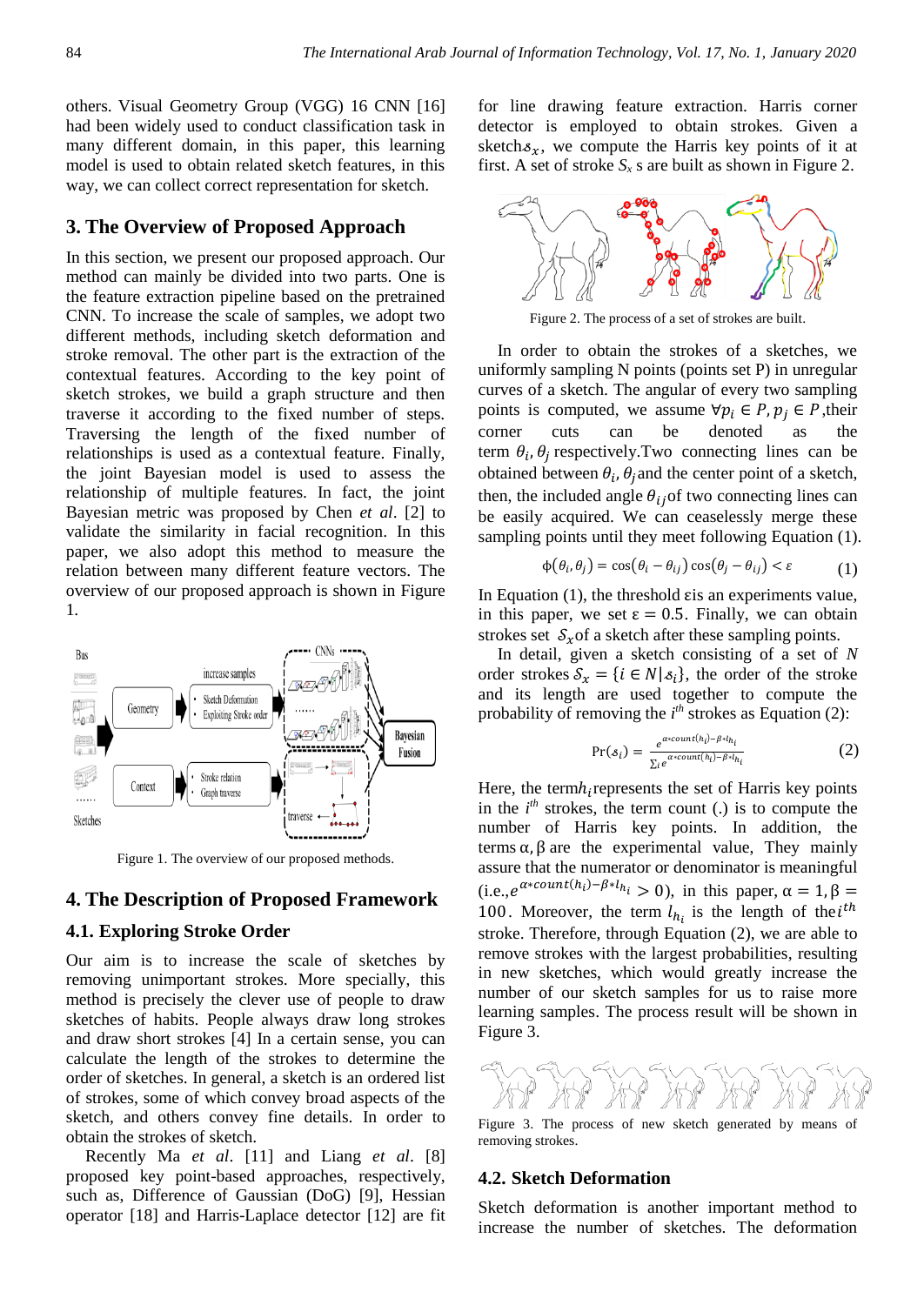process mainly consists of two approaches: local deformation and global deformation. More specifically, local deformation mainly moves the positions of the key points or controls the positions and then moves the total spline curve. In this case, the stroke lines can be regarded as cubic spline curves. Therefore, we can obtain new local strokes to increase the number of sketches. Global deformation is common in the process of image transformation, including sketch rotation. In this paper, we mainly apply sketch rotation to acquire the global sketch deformation

Initially, we collect the key points on stroke lines that are based on the Harris corner points. Here, let the term  $\mathcal{K}_x = \{i \in x | k_i\}$  represent the key points set of sketch strokes, and then the cubic spline curves can be represented as follows.

$$
S_i(x) = (1-x)^3 k_0 + 3(1-x)^2 x k_1 + 3(1-x) x^2 k_2 + x^3 k_3 0 \le x \le 1
$$
 (3)

Where, the term  $k_0$  and  $k_3$  are the two endpoints of each spline curve, respectively. In order to obtain new spline curve of stroke spline, we will move the key point in each spline. Assumed the term  $\mathcal{K}_i$  is the key points set of the  $i<sup>th</sup>$  strokes, and then for every key pointsk  $\vec{k} \in \mathcal{K}_i, \vec{k}_x \rightarrow \vec{k}_x + \mathcal{I} \frac{1}{2i}$  $\frac{1}{2\pi}e^{-\frac{x}{2\sigma^2}}$ . Here, the term  $\mathcal{I}$ is an identity matrix, the term  $\sigma$  set to 0.1 by experimentally, and the term  $\overrightarrow{k_x}$  represents the x-axis coordinate vector. The process of local deformation will be shown in Figure 4.



Figure 4. The process of local sketch strokes deformation.

On the other hand, the global deformation is sketch transformation, i.e., sketch rotation. First, we obtain the pivot position $\vec{\mathcal{P}}_i$  of the entire  $i^{th}$  sketch. Then  $\forall \vec{p} \in$  $S_i$ , after rotation operation, the new point  $\vec{p}_{new}$  =  $\begin{bmatrix} cos\omega & -sin\omega \\ sin\omega & -cos\omega \end{bmatrix}$  $\begin{bmatrix} cos\omega & -sin\omega \\ sin\omega & cos\omega \end{bmatrix} * \vec{\mathcal{P}}_i + \vec{p}$  .

Where, we set the term $-\frac{\pi}{6}$  $\frac{\pi}{6} \leq \omega < \frac{\pi}{6}$  $\frac{\pi}{6}$  to guarantee the main structure can be identified. The process result will be seen in Figure 5.



Figure 5. The process of global sketch strokes deformation.

# **4.3. VGG16 CNN**

In this section, we mainly present VGG16CNN. Though above operations, the train sketches samples will scale up to huge. In the TU-Berlin sketch dataset [4], there only are 80 sketches in each category. A small number of sketches can lead to the network over fitting. Moreover, the parameters of CNN will arrive to over several million. It is difficult to calculate the correct fitting parameters completely using fewer samples. Fortunately, VGG16 CNN with pre-trained model can be used to extract the sketch features. In order to better representation for sketch, we need more kinds of different sketch, in this way, for a sketch, we can improve the robustness and correctness of features. In addition, an important reason is such, using CNN to learn a sketch is often worse than an image. By the above operations, we can increase the count of sketches in every category to 1000. Furthermore, we construct the three same structure CNNs, which train three kinds of different sketches, which are the sketch of removing part strokes, the sketch of local deformation, and global deformation, respectively.

However, VGG16 with pre-trained mainly is used to learning the images object, not sketches. Therefore, in order to better obtain the predicting result in test stage, we need to increasing update the parameters of network with pre-trained.

Before we train our samples, we firstly scaled the sketches from 1111**×**1111 to 256**×**256, the aim is to decrease the amount of calculation, because the sketch consisted of stroke lines rather than pixels.

The first two convolutional layers followed by a  $2\times2$  pooling generate 64 response maps, each pooled to a size of 2×2, the 4096 features generated by the final fully connected layer are linearly transformed to 500×1 feature vector in the output layer. The Soft Max function is used in output layers; besides, the rectified linear units are used in all layers. The overview of our CNNs will be shown in Figure 6 and the detail of VGG16 structure is shown in Figure 7.



Figure 6. The overview of CNNs train sketches.

## **4.4. Contextual Features based on Strokes Traverse**

In the above section, we have presented the method how to extract geometry features using CNNs. Besides, we enlarge the number of sketches by many different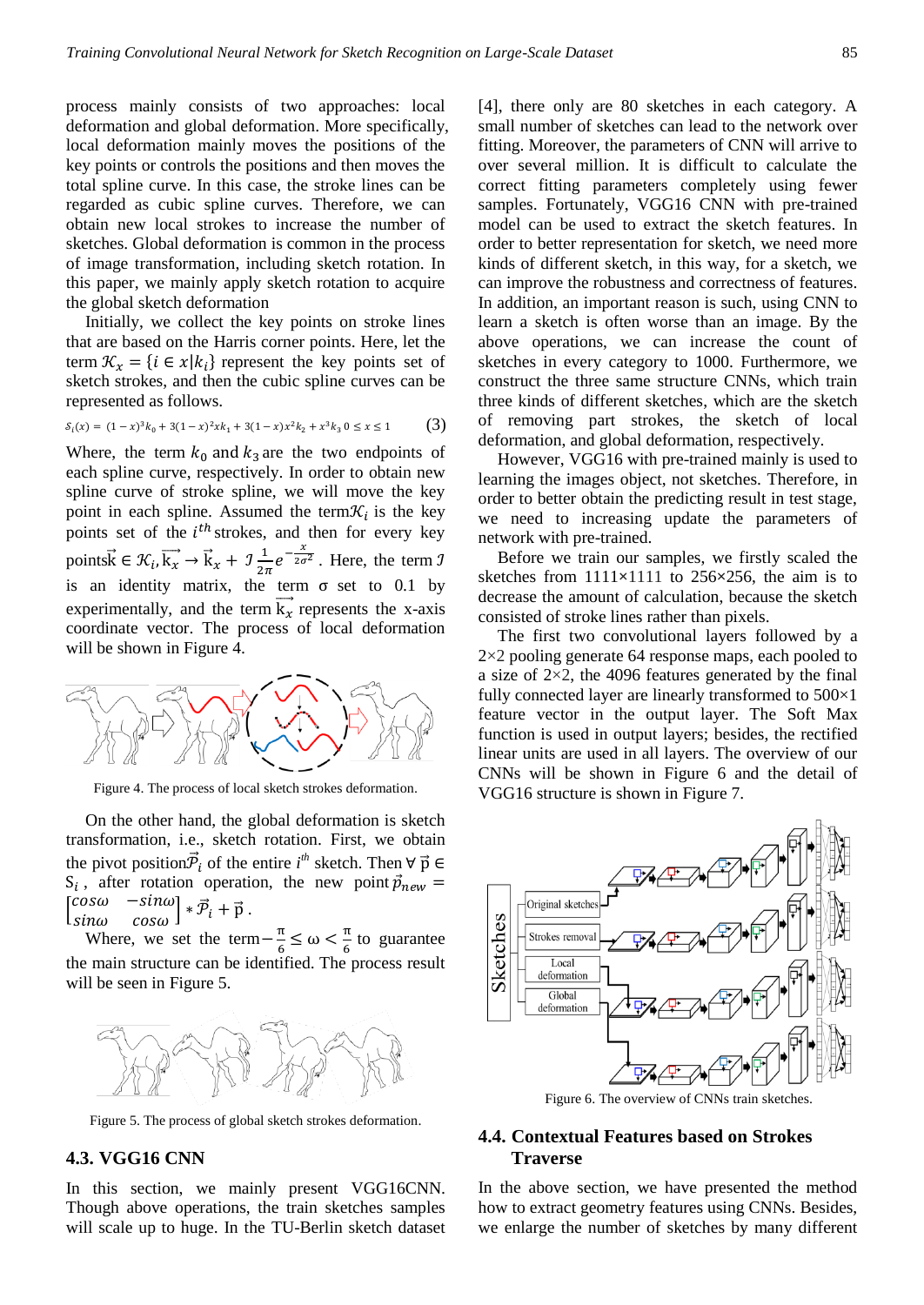ways. However, sometimes, only geometry features can't obtain good result, above all, for the very abstract art sketches, it's hard to obtain better results. Therefore, the contextual features are extracted to better represent the contour of sketch. As the same as the above, we also collect the Harris corner key points  $\mathcal{K}_i$  from the sketch *Si*.

In order to take context message into account, we build a dual graph  $\mathbb{G} = (\mathbb{V}, \mathbb{E})$ , for each sketch *S<sub>i</sub>*. Every node in the term V represents a key point  $k_i^s$   $\in$  $\mathcal{K}_i$ . The two nodes are connected with an edge e  $\in \mathbb{E}$ , if their key point is spatially closest adjacent in the sketch.



Figure 7. The structure of VGG16 CNN, it consists of 13 convolution layers, 4 max-pooling layers, 3fully connected layers.

Given the term  $\Phi_s^n$  denotes a walk of length n starting at the node (i.e., a key point)  $k_i^s$ . Hence, we can define the similarity of two walks as follows.

$$
d_{walk}^{n}(\Phi_{s}^{n}, \Phi_{t}^{n}) = \frac{1}{n+1} \sum_{m=1}^{n+1} e^{\frac{d(k_{s}^{m}, k_{t}^{m})}{2\sigma^{2}}} \cos(\theta_{s}, \theta_{t}) \quad (4)
$$

Here, the term d(∙,∙) represents the Euclidean distance between their normalized mean positions in the sketch (with the term  $\sigma=0.2$ ) .Besides, the variable  $\theta_x$  is the orientation of the strokes between the key point  $k_x$  and the key point  $K_{x+1}$ , the term $k_s^m$  is the m<sup>th</sup> node on the walk of the variable  $\Phi_{\mathcal{S}}^n$ . As a result, we can measure the context similarity of two nodes  $k_i^s$  and  $k_i^t$  by compare all the walks of them. This process can be formulated as follows.

$$
d_{context}^n(k_i, k_j) = \frac{1}{|L_i^n|} \sum_{\{a | a \in L_i^n\}} \max_{\{b | b \in L_j^n\}} d_{walk}^n(a, b)
$$
 (5)

Here, the set  $L_i^n$  is a set of all walks of length n starting from node  $k_i^i$  and the value  $|L_i^n|$  is the number of walks in the set  $L_i^n$ . For the set  $L_i^n$  is able to capture the context information of the node  $k_i^i$ . We call it as the context descriptor of the node  $k_i^i$  Besides, by experimentally, we found that the length of walks should been between 3 and 5, which would provide good and stable result. Therefore, we set the length of walks  $n$  to 5. Moreover, though Equation  $(4)$ , we can obtain the sketch context feature descriptor *Fi* of the sketch *Si*.

$$
\mathcal{F}_i = \begin{cases} d_{context}^5(k_i, k_j) \text{ if } i \in N, j \in \text{N} \text{ and } i \neq j \\ 0 & \text{ if } i \in N, j \in \text{N} \text{ and } i = j \end{cases} \tag{6}
$$

Here, the constant N is the number of key points in a sketch *Si*.

#### **4.5. Joint Bayesian Metric**

In the above section, we have obtained geometry and contextual features, respectively. We denote these features as the term  $\mathcal{F}_i^1$ ,  $\mathcal{F}_i^2$ ,  $\mathcal{F}_i^3$ ,  $\mathcal{F}_i^4$ , which are the i<sup>th</sup> sketch *S*<sup>i</sup> feature of strokes removing, local deformation, global deformation, and contextual feature, respectively. In particular, the similarity metric of different feature vectors is a very necessary step to improve the performance of sketch recognition. Chen *et al.* [2] proposed joint Bayesian method to test and verify the face features and reduce the separability between classes. Therefore, we adopt this method to find the inter-class relation.

$$
r(x_1, x_2) = \log \frac{P(x_1, x_2 | H_I)}{P(x_1, x_2 | H_E)} = x_1^T A x_1 + x_2^T A x_2 - 2 x_1^T G x_2 \tag{7}
$$

Where, the vector $x_1$ represents geometry features, and the vector  $x_2$  is the contextual features. Let each  $x_1$ represent the 4×500=2000D concatenated feature vector from our network ensemble. In order to better metric the features between geometry features and contextual features. The K-means methods are used to cluster the contextual features into 2000×1 feature vector, and then the size of vector $x_1$  and vector  $x_2$  is same.

The paramete A, G are negative semi-definite matrixes, whose value can be determined by learning from the data. Finally, we train the Joint Bayesian metric, thus learning a good metric that exploits intraensemble correlation. Note that in this way each feature dimension is fused together, implicitly giving more weight to more important features, as well as finding the optimal combination of different features of different models.

In particular, the joint Bayesian metric is used to measure the similarity relationship of multi-features, moreover, the joint Bayesian metric can update the parameters of VGG16 network, in this way, the backforward scheme of CNN can improve the correctness of parameters, in this way, by training VGG16 network, the correct label name of input sketch can be predicted. In this way, we can achieve the task of sketch recognition.

## **5. Experiments**

#### **5.1. Environment Setting**

The method presented in this paper is implemented mainly using Python programming language, and is executed on a PC under Windows 10, Intel core I7- 7700HQ processor, and 8G memory size. The framework of CNN in this paper is Google Tensor Flow, which is an open-source, distributed, deep learning library on Python language. Moreover, in this section, TU-Berlin sketch dataset is employed to train and evaluate our proposed method.

In VGG16 CNN, the initial learning rate is set to 0.001, and mini-batch is 100. During training, each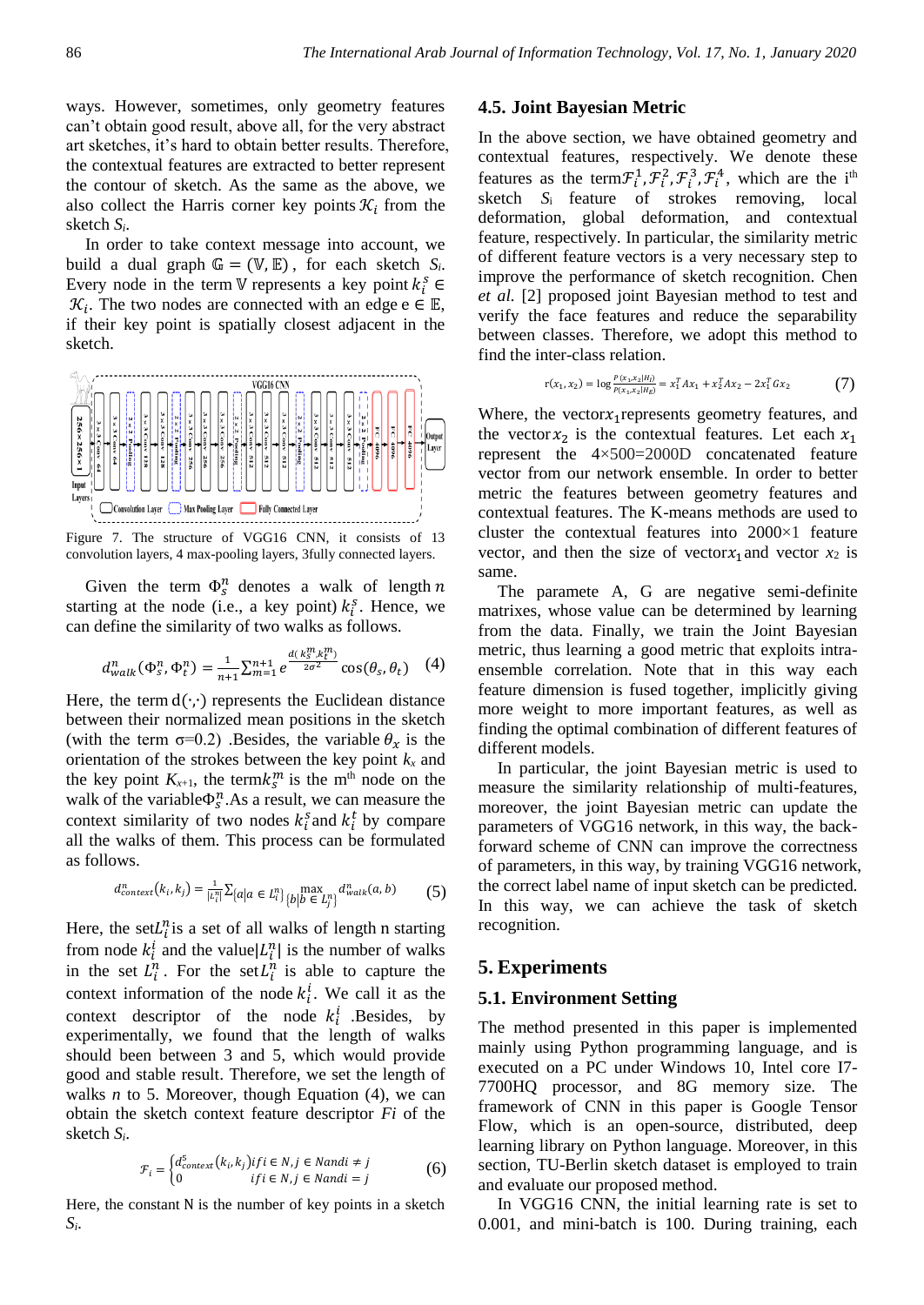sketch is randomly cropped to a 256×562 sub-sketch. The Adam optimizer is adopted to optimize the network, in addition, the cross-entropy loss function is used to train the VGG16 network.

In the test stage, by training VGG16 CNN, we can obtain more correct network parameters, besides, the parameters of joint Bayesian also are increasing updated. Therefore, the network can correct predict the label of the input sketch, in this way, we can complete the task of sketch recognition.

#### **5.2. Evaluation**

We use the proposed method to enlarge sketches. In TU-Berlin dataset, there are 80 samples in each category, we increase the number to 1000 samples. We random collect 100 samples in each category as the test datasets. Next, we use Python Imaging Library (PIL) package in Python to scale the size of all sketches to 100×100.

Hereto, we have completed all the preparatory work. In order to better evaluate our proposed method, we compare our proposed method with others, such as Histogram of Oriented Gradients - Support Vector Machine (HOG-SVM) method [4], multi-kernel Support Vector Machine (SVM) [18] and Sketch-a-Net [19, 20]. The result is shown in Figure 8.



Figure 8. Comparitive results on sketch recognition in different methods.

Next, we will perform the evaluation of context similarity to validate our proposed approach. Firstly, we randomly collect one thousand sketches in the test dataset and then extract their contextual features, and then predict the label of test samples by joint Bayesian model, and computed the accuracy as follows.

$$
\text{Accuracy } (\mathcal{S}_i) = \frac{1}{n} \sum_{k=1}^n f_i(\text{actual}(\mathcal{S}_i), \text{predicted}(\mathcal{S}_i)) \tag{8}
$$

Where, actual  $(S_i)$  is the actual label name, and then *predicted* (*Si*) is the predicted label name, the function  $f_i(\cdot, \cdot)$  will compare whether the label names are equal, or 1 if they are equal, otherwise 0. The result will be shown in Figure 9.



Figure 9. The evaluation result of contextual features method.

From the above Figure, it's not hard to find that proposed contextual feature is better method than others, apart from deep learning. The result is approach to the one of humans [19, 20]. Moreover, we conduct more experiments to find the relationship between the size of samples and the accuracy. The result will be shown in Figure 10.



Figure 10. The compared result figure of different methods in five different samples size.

#### **5.3. Discussion**

In this subsection, we mainly discuss the result in Figure 10. From the above figure, it's not hard to find that our method can obtain good results both in small and large samples. In sketch a net [19, 20] approach, it shows very good performance when the samples are very large, whereas, if the samples aren't enough large, the result is not very good. The reason is that CNN need large scale learning samples, when the train samples isn't enough, the over fitting dilemma will haunt our Neural network. Therefore, it's very important that a large-scale sample are used to train, it is foundation of CNN acquiring good accuracy.

Moreover, we proposed method can obtain good performance when the size of samples is small. The reason is that our method consists of two kinds of features vectors, one is geometry features, and the other is contextual features. The joint Bayesian model always guarantee the better feature vectors can obtain bigger weights. Therefore, when the size of samples is very big, the feature vectors generated by CNN will obtain bigger weights, otherwise, the contextual feature will obtain bigger weights. In a word, our approach has a greater adaptability to the size of the samples space.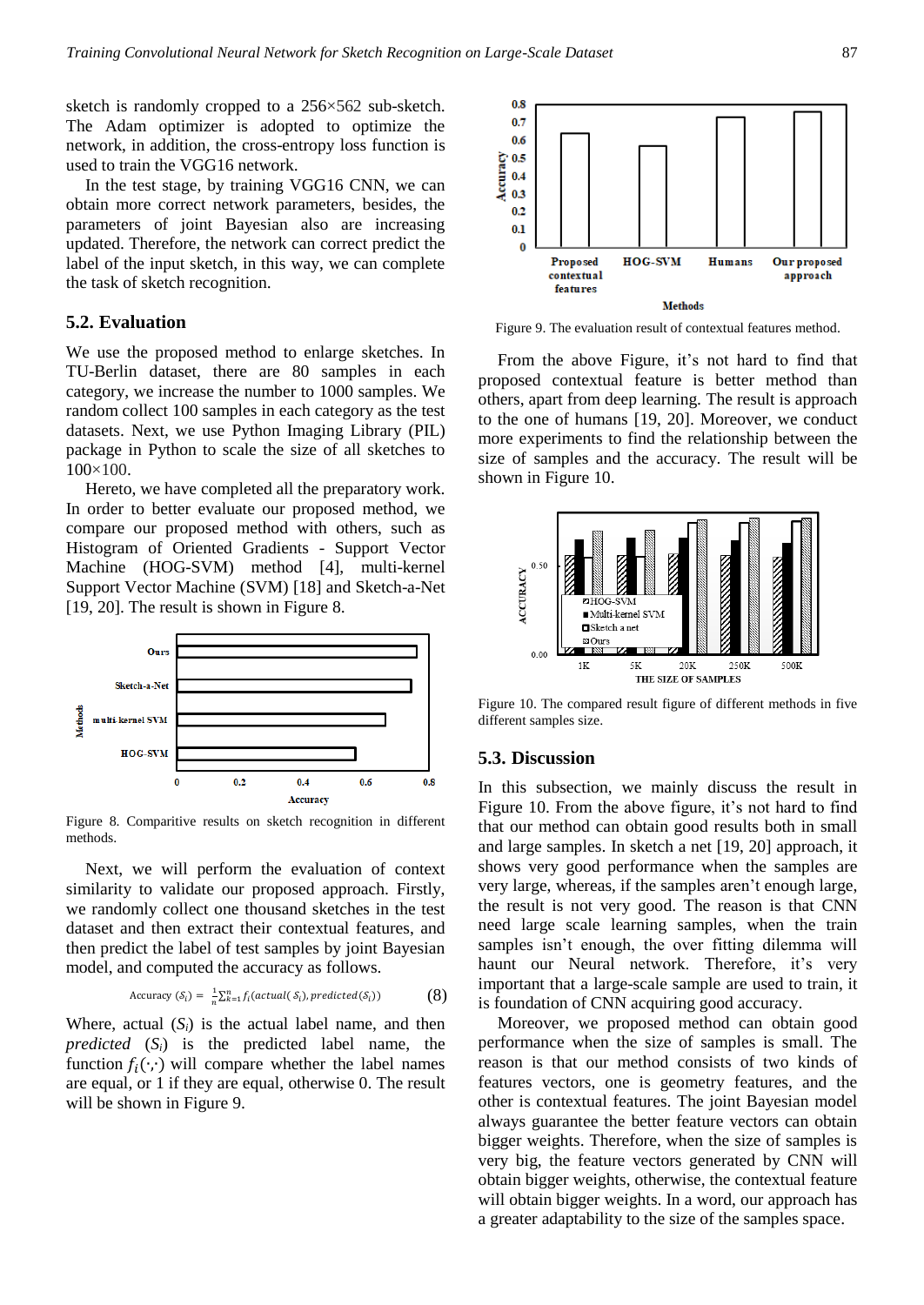# **6. Conclusions**

In this paper, we propose the multi-features learning framework for sketch recognition. Initially, through VGG16 CNN with pre-trained, geometry features are extracted, as well as we obtain the contextual relation via strokes traverse, which is named as contextual features. Hence, a complex four VGG16 CNNs are constructed on learning many different sketches. Besides, in order to widely enlarge the number of sketches in every category, we perform some tasks with exploring strokes order, local deformation and global deformation. Therefore, by these tasks, the sketches would scale up to huge. It can greatly improve the train samples spaces of our CNN and increase the diversity of sketches. Last but not least, we utilize the method of joint Bayesian to conduct different features metric. The final experimental result shows our method has arrived to high accuracy in test samples, as well as, it illustrates our method is totally feasible and superior.

However, our approach also exists some deficiencies, in train stage, it needs more execution time, above all, in extracting contextual features. In the future, we plan to adopt more approaches to decrease the computing time, such as, GPU acceleration. In fact, in test stage, we do not need to extract the contextual features, because we only depend on VGG16 network to obtain final predicting result, i.e., the sketch recognition label. In this way, the more execution time only affected the train procedure, it put less effects on sketch recognition. Additionally, there still exits some error prediction results, the reason mainly is that the diversity and scale of dataset is still not enough, therefore, in the future, we plan to obtain a greater number of sketch dataset, in order to improve the performance of ours. Furthermore, we consider to utilize more complex network to learn better representation, such as Google-Net.

# **References**

- [1] Bay H., Tuytelaars T., and Gool L., "SURF: Speeded Up Robust Features," *Computer Vision and Image Understanding*, vol. 110, no. 3, pp. 346-359, 2006.
- [2] Chen D., Cao X., Wang L., Wen F., and Sun J., "Bayesian Face Revisited: A Joint Formulation," *in Proceedings of European Conference on Computer Vision*, Florence, pp. 566-579, 2012.
- [3] Donahue J., Jia Y., Vinyals O., Hoffman J., Zhang N., Tzeng E., and Darrell T., "DeCAF: A Deep Convolutional Activation Feature for Generic Visual Recognition," *in Proceedings of International Conference on Machine Learning*, pp. 647-655, 2014.
- [4] Eitz M., Hays J., and Alexa M., "How Do Humans Sketch Objects?," *ACM Transactions on Graphics*, vol. 31, no. 4, pp. 1-10, 2012.
- [5] Girshick R., Donahue J., Darrell T., Malik J., and Berkeley U., "Rich Feature Hierarchies for Accurate Object Detection and Semantic Segmentation," *in Proceedings of Computer Vision and Pattern Recognition*, Columbus, pp. 580-587, 2014.
- [6] Jabal M., Rahim M., Othman N., and Jupri Z., "A Comparative Study on Extraction and Recognition Method of CAD Data from CAD Drawings," *in Proceedings of International Conference on Information Management and Engineering. IEEE Computer Society*, Kuala Lumpur, pp. 709-713, 2009.
- [7] Li B., Lu Y., Godil A., and Schreck T., "SHREC'13 Track: Large Scale Sketch-Based 3D Shape Retrieval," *in Proceedings of Eurographics Workshop on 3D Object Retrieval. Eurographics Association*, Girona, pp. 89-96, 2013.
- [8] Liang S., Zhao L., Wei Y., and Jia J., "Sketch-Based Retrieval Using Content-Aware Hashing," *in Proceedings of Pacific Rim Conference on Multimedia*, Kuching, pp. 133-142, 2014.
- [9] Lowe D., "Distinctive Image Features from Scale-Invariant Keypoints," *International Journal of Computer Vision*, vol. 60, no. 2, pp. 91-110, 2004.
- [10] Lu T., Tai C., Su F., and Cai S., "A New Recognition Model for Electronic Architectural Drawings," *Computer-Aided Design*, vol. 37, no. 10, pp. 1053-1069, 2005.
- [11] Ma C., Yang X., Zhang C., Ruan X., and Yang M., "Sketch Retrieval Via Dense Stroke Features," *Image and Vision Computing*,vol. 46, no. 2, pp. 64-73, 2016.
- [12] Mikolajczyk K. and Schmid C., "Scale and Affine Invariant Interest Point Detectors," *International Journal of Computer Vision*, vol. 60, no. 1, pp. 63-86, 2004.
- [13] Razavian A., Azizpour H., Sullivan J., and Carlsson S., "CNN Features Off-the-Shelf: An Astounding Baseline for Recognition," *in Proceedings of Computer Vision and Pattern Recognition*, Columbus, pp. 806-813, 2014.
- [14] Reddy N., Rao M., and Satyanarayana C., "Novel Face Recognition System by the Combination of Multiple Feature Descriptors" *The International Arab Journal of Information Technology*, vol. 16, no. 4, pp. 669-676, 2019.
- [15] Schneider R. and Tuytelaars T., "Sketch Classification and Classification-Driven Analysis Using Fisher Vectors," *ACM Transactions on Graphics*, vol. 33, no. 6, pp. 174-184, 2014.
- [16] Simonyan K. and Zisserman A., "Very Deep Convolutional Networks for Large-Scale Image Recognition," *in Proceedings of International Conference on Learning Representations*, San Diego, pp. 1-14, 2015.